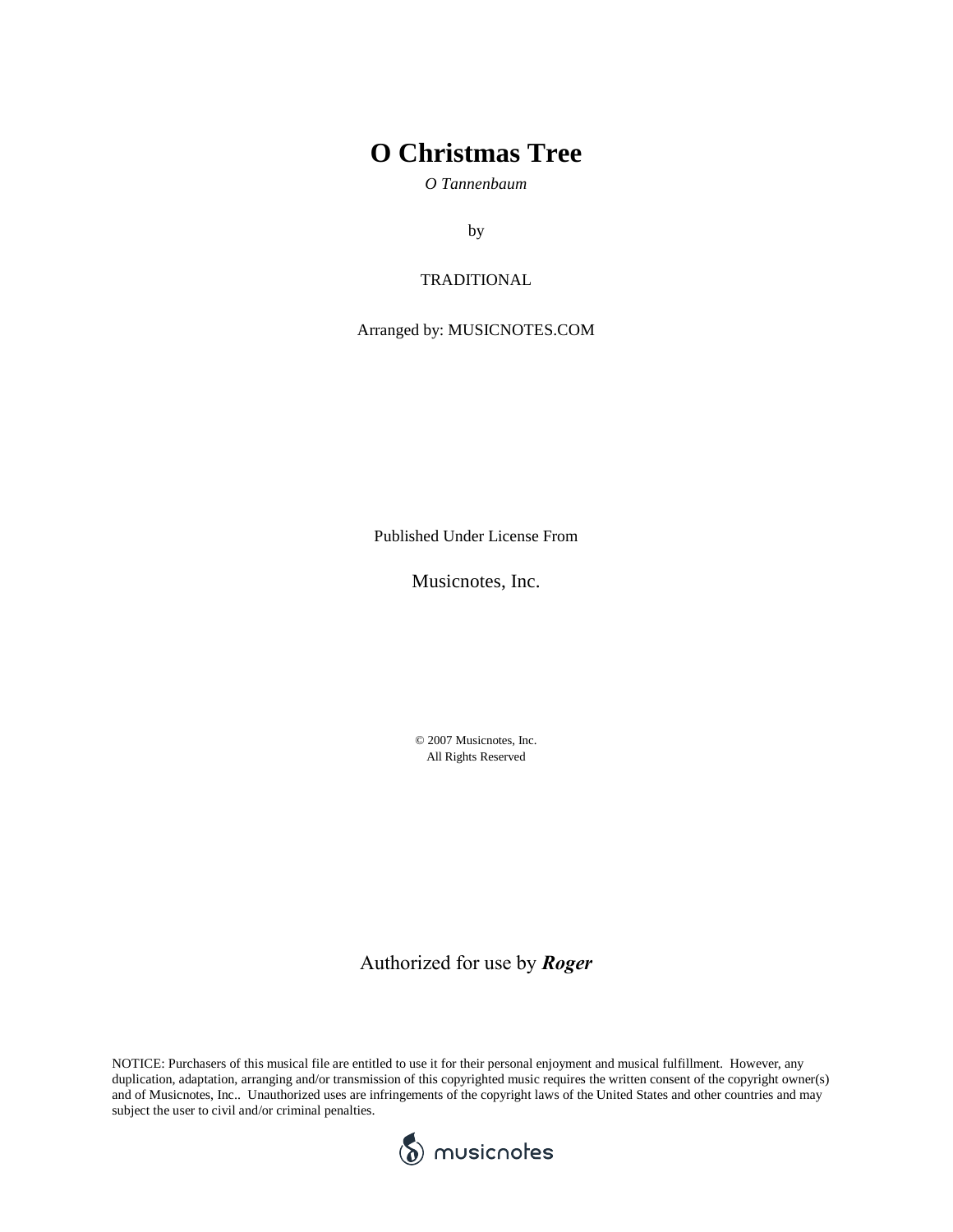# **(O TANNENBAUM) O CHRISTMAS TREE**

### **TRADITIONAL**



All Rights Reserved.<br>The music of the by: *Roger* Authorized for use by: *Roger* 

Copyright 2007 Musicnotes, Inc. All Rights Reserved

Authorized for use by: *Roger*